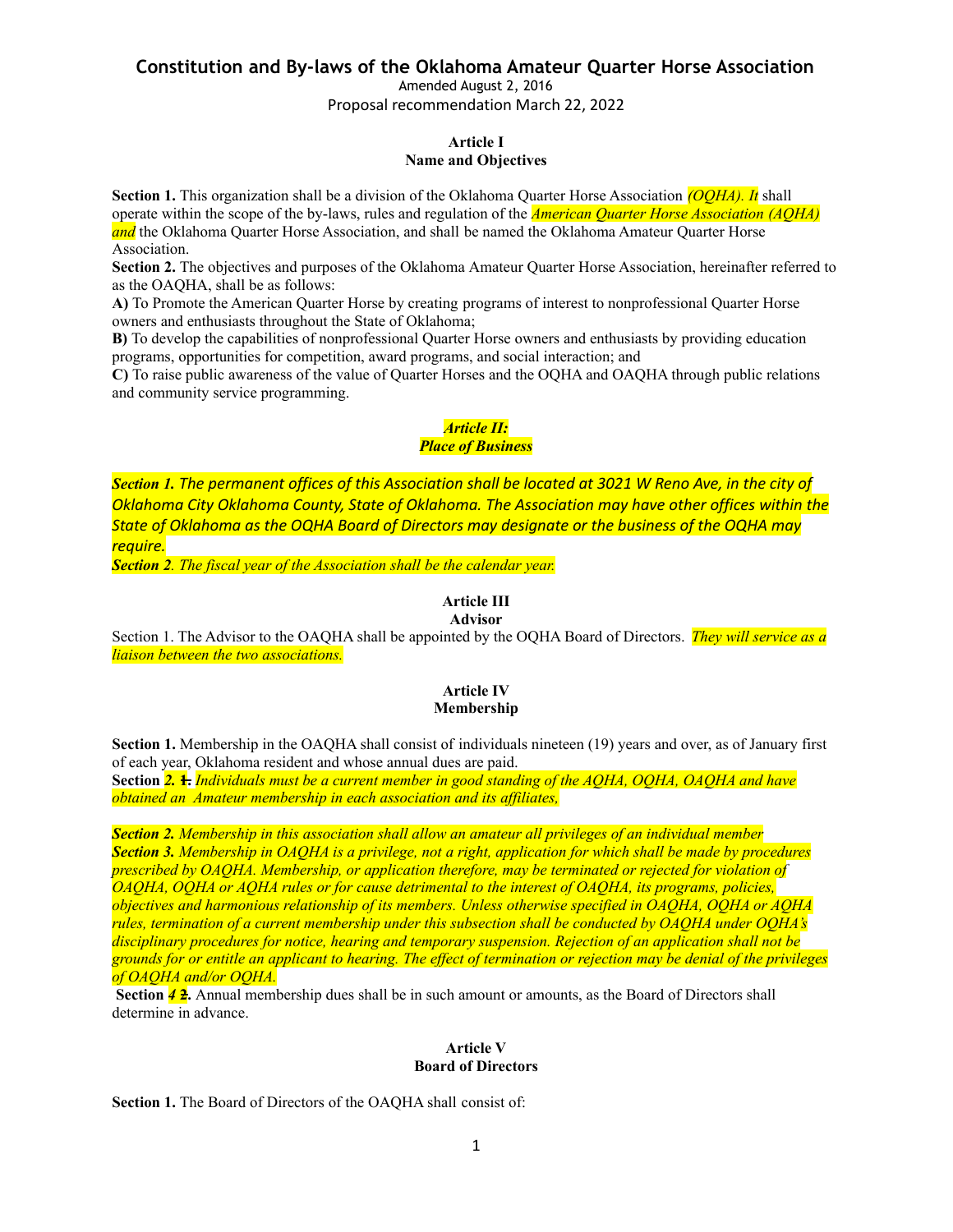Amended August 2, 2016

Proposal recommendation March 22, 2022

**A)** Elected Officers of the Association

**B)** Twelve (12) Directors who shall be residents of the State of Oklahoma and shall be elected annually from the membership. Terms begin at the close of the Annual Meeting at which they were elected and end when their successors are elected and qualified; provided that at the initial election of Directors, the members of the Association shall elect one-third  $(1/3)$  of the elected members to serve for one  $(1)$  year, one-third  $(1/3)$  to serve for two  $(2)$  years and one-third  $(1/3)$  to serve for three  $(3)$  years.

**C)** Past Presidents of the OAQHA who are members in good standing and who shall not be bound by attendance requirements nor counted towards a quorum.

**Section 2.** Directors may be re-elected to succeed themselves.

**Section 3.** The conduct of the affairs and business of the Association shall be vested in the Board of Directors, and the Board of Directors may exercise all such powers of the Association, and do all such lawful acts and things, as are not by statute or by the Articles of Incorporation of the Oklahoma Quarter Horse Association, or by these By-laws directed or required to be exercised or done by the members of the Association or the OQHA.

**Section 4.** A vacancy on the Board of Directors shall be declared to exist upon (a) the death of a member, (b) the written resignation of a member, (c) a member becoming a non-resident of the State of Oklahoma, (d) failure of a member to attend 50% meetings. The Board of Directors may be filled at any organizational, regular or special meeting at which a quorum is present by a majority vote of the Directors present at such a meeting.

Section 5. It is a privilege, to serve on the OAQHA Board of Directors and not a right. Throughout his/her tenure, an Elected Director, OAOHA Immediate Past President, must (a) remain a member of the OAOHA in good standing; (b) adhere to OOHA rules and regulations pertaining to membership conduct and; (c) in addition, must conduct themselves in an exemplary manner so as to reflect favorably on the OAOHA Board of Directors and the OOHA; (d) refrain from conduct that is detrimental to the interests of the OAOHA, its programs, policies, objectives and harmonious relationship of its members. A Director's conduct is subject to continual review and a Director's service may be terminated or rejected by the OAOHA Board of Directors with or without notice and formal hearing.

#### **ARTICLE VI Board of Directors Meetings**

#### **Section 1. Board Meeting**

**A) Organizational Meeting:** The Organizational Meeting of the Board of Directors shall be held within 30 (thirty) days of the Annual Meeting. At such meeting, the Board of Directors may transact any business that may properly be brought before the meeting.

**B) Regular Meeting:** Regular meetings of the Board of Directors shall be at such times and places as may be determined by the Board of Directors. At any regular meeting, the Board of Directors may transact any business that may properly be brought before the meeting.

**C) Special Meetings:** Special meetings of the Board of Directors may be held on the call of the President, on the call of the OQHAAdvisor, on the call of a minimum of four (4) members of the Board of Directors, and may be held at such time and place as may be designated in the call thereof. At any Special Meeting, the Board of Directors may transact only the business specified in the notice.

**D) Annual Meeting:** The Annual Meeting of the Board of Directors shall be on the same date and the same place as the annual meeting of the members of the Association. No notice to the Board of Directors of the Annual Meeting shall be required. At the Annual Meeting of the Board of Directors, the Directors shall transact any business that may be properly brought before the meeting.

**Section 2.** Notice of the time, place, and purpose of any meeting of the Board of Directors (other than the Annual Meeting) shall be given by not less than three (3) days notice to each Director by **(a)** separate written notice; **(b)** notice contained in a conspicuous place in regular official membership publication, newsletter or *social media*; **(c)** electronically communicating; **(d)** OQHA website; **(e)** telephone or **(f)** by any other means allowed by law shall be construed and is accepted as legal notice of such meeting Any Director may waive notice of any meeting.

**Section 3.** At any meeting of the Board of Directors, a majority of the members comprising the Board of Directors shall constitute a quorum.

**Section 4.** At all meetings of the Board of Directors at which a quorum is present, the vote of a majority of those Directors present at such meeting shall decide any question before the meeting.

Section 5. Waiver of Notice. Whenever under the provisions of these By-Laws, or the law, the Directors are authorized to hold any meeting after notice, a written waiver of notice, signed by the person or persons entitled to *notice, whether before or after the time stated therein, shall be deemed equivalent to notice.*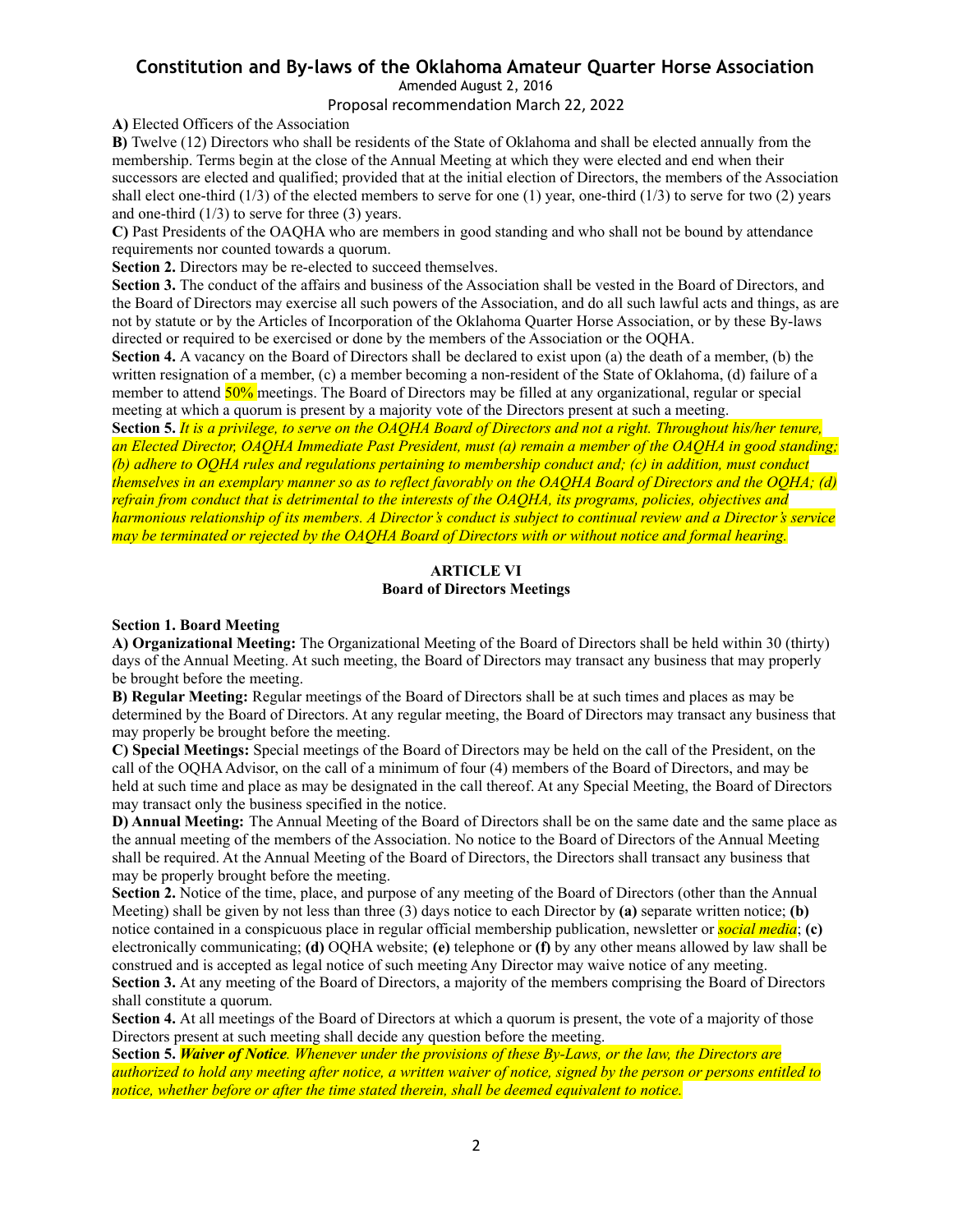## **Constitution and By-laws of the Oklahoma Amateur Quarter Horse Association** Amended August 2, 2016

Proposal recommendation March 22, 2022

Section 6. To exercise voting privileges, a Director must be physically present at a meeting, which privilege cannot *be delegated by proxy. The OAQHA Executive Committee, by majority vote, to waive the "physically present"* requirement set forth in both bylaws should force majeure circumstances make it illegal, impossible, inadvisable, or *commercially impracticable to require "physical presence" at a meeting in question. Should such circumstances result in the aforementioned waiver of "physical presence", the Executive Committee may designate means in which voting and participation in meetings may be accomplished by means other than via physical presence.*

## **Article VII Officers**

**Section 1.** The Officers of the Association shall consist of a President, First Vice-President, Second Vice-President, and *Secretary/*Treasurer; all of whom shall be elected by the members of the Association provided that the President, First Vice-President, Second Vice-President, and the *Secretary/*Treasurer of the Association much be elected from the elected members of the Board of Directors. Each officer shall hold office for a term of *two (2)* r *or until a successor is elected or they are re-elected.*

#### **Section 2. Powers and duties of the officers:**

**A) President:** The President shall be the Chief Executive Officer of the Association, and shall have general *supervision* and charge of the conduct and operation of the Association, subject to the authority of the Board of Directors. The President shall appoint all committees of the Association; shall appoint a reporter *who shall report all Association activities, including business meetings, by electronic communication, social media or inclusion on the OQHA website or OQHA newsletter to the OAQHA membership* Shall have power to execute all documents of every nature in it's behalf; shall see that all orders and resolutions of the Board of Directors are carried into effect; and shall preside at all meetings of the membership and the Board of Directors. *The president shall see that the bylaws,* rules and regulations of OAOHA are enforced. The president will serve as a member of the OOHA Amateur *Committee.*

**B) Vice-Presidents:** In the absence or the inability to act of the President, the Vice-Presidents, in the order of their designation, shall perform the duties of the President.  $\frac{1}{6}$  he Vice-President shall perform such other duties as may, from time to time be assigned to them by the Board of Directors.

C) Secretary/Treasurer: The Secretary/Treasurer will be present at all meetings and shall take roll call; read the *minutes of previous meetings; record, transcribe, and furnish minutes of all meetings.* The *Secretary/*Treasurer shall *obtain* keep an up-to-date roster of the Association members *from OQHA*. The *Secretary/*Treasurer shall *obtain a financial statement from OQHA's CPA* to be presented at meetings as called upon.

**Section 3**. Except for the immediate past president of the OAQHA, no person may serve as an Officer or Director who is not a member in good standing for the calendar year for which that person has been elected to serve. **D) Executive Committee:** The Executive Committee shall consist of the President, Vice-Presidents, Treasurer, the immediate Past President, and a Director at Large elected by the Board of Directors. The Executive Committee will review the agenda before Board Meetings and make appropriate additions and revisions: will review Board of Directors attendance records and determine who shall be retained on the Board: will propose the budget; will have the power to authorize emergency expenditures not to exceed \$500.00 when the Board of Directors cannot meet, provided funds can be found with the approved budget; and will recommend to the Nominating Committee members to serve as Officers in the coming year.

**Section 4. Election of Officers and Directors:** The Directors of the Board of directors and the Officers of the Association shall be elected by written ballot by the members of the Association at the Annual Meeting. The OAQHA President shall appoint a nomination committee at least thirty (30) days prior to the Annual meeting and this committee shall present to the membership at such meeting a list of nominees for the directorship and offices to be filled at such Annual Meeting; provided that nominees must have been members of the OAQHA for at least one (1) year before they are eligible to be on the Board of Directors. For a nominee to be eligible for election the current year's dues must be paid by March 15 of the year prior to election. Any member present at the Annual Meeting who is eligible to vote may make additional nominations for such directorships and officers from the floor.

**Section 5.** All elections results shall be considered final and incontestable unless written protest is filed with the President of the OAQHA within seven (7) days of the date of election. *The ballots from any uncontested election shall be destroyed on the sixteenth (16th) day following such election.*

Section 6. In the case of a vacancy in the Officers shall be declared to exist upon (a) the written resignation of a member (b) the death of a member, (c) a member becoming a non-resident of the State of Oklahoma, (d) failure of a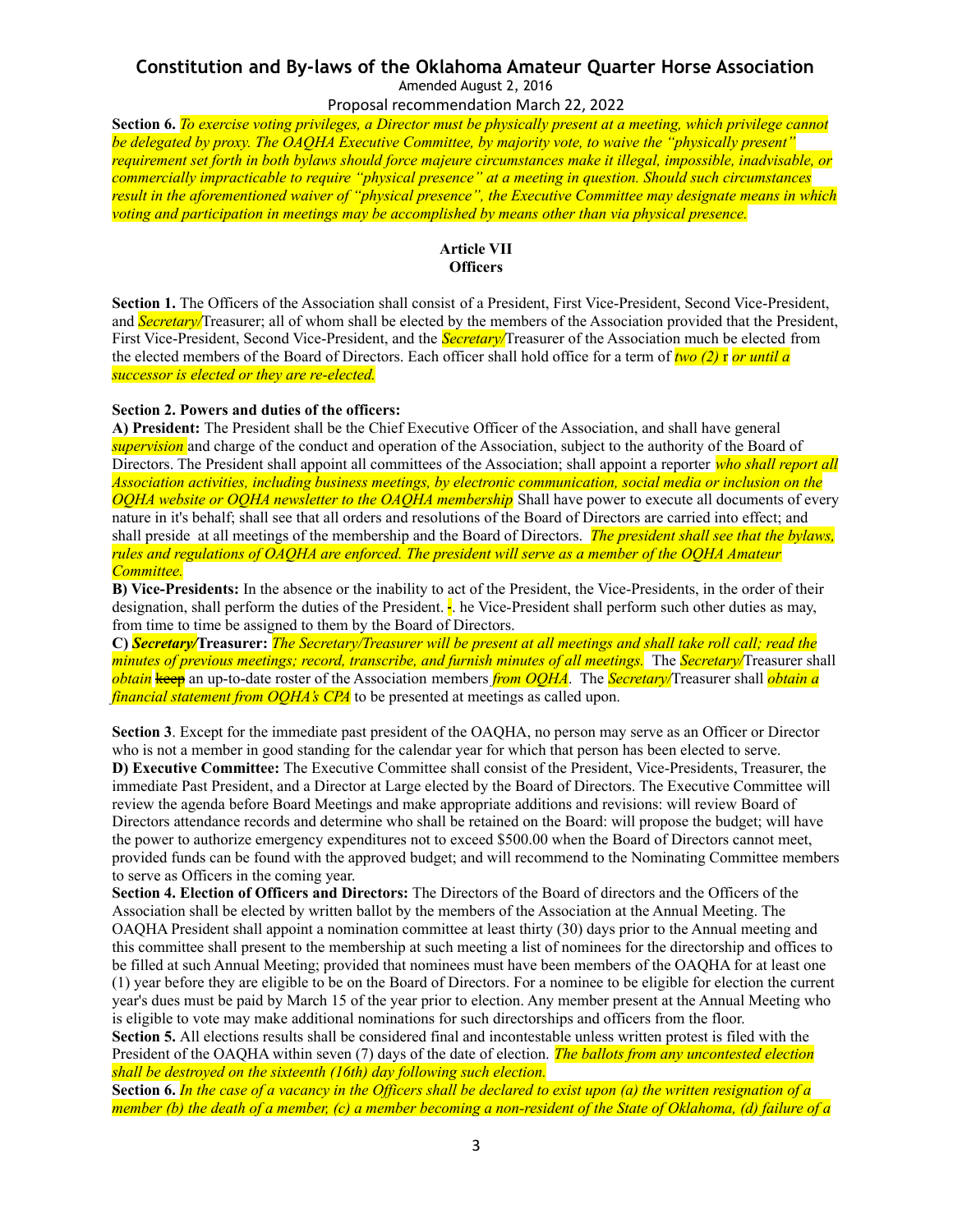Amended August 2, 2016

Proposal recommendation March 22, 2022

member to attend 50% meetings. The vacancy may be filled at any organizational, regular or special meeting at which a quorum is present by a majority vote of the Directors present at such a meeting. The officer so elected shall *fill the unexpired term of the Of icer being replaced, or until a successor is elected.*

## **Article VIII Membership Meeting**

**Section 1.** There shall be a general membership meeting each year, which shall be held at the annual convention to coincide with Annual Meeting of the Oklahoma Quarter Horse Association.

**Section 2.** The President, or in his absence, the OQHA Advisor, may call a special meeting of the Association to be held at such time and place as shall be designated in the notice of such meeting.

**Section 3.** Prior notice of any Annual Meeting may be given by written notice sent at least ten (10) days prior to the scheduled meeting by: **(a)** separate written notice; **(b)** notice contained in a conspicuous place in regular official membership publication or newsletter; **(c)** electronically communicating; **(d)** OQHA website; **(e)** telephone or **(f)** by any other means allowed by law shall be construed and is accepted as legal notice of such meeting

**Section 4.** Prior notice of any Special Meeting be given by written notice sent at least five (5) days prior to the scheduled meeting by: **(a)** separate written notice; **(b)** notice contained in a conspicuous place in regular official membership publication, newsletter *or social media*; **(c)** electronically communicating; **(d)** OQHA website; **(e)** telephone or **(f)** by any other means allowed by law shall be construed and is accepted as legal notice of such meeting and the purpose for which the meeting is called.

**Section 5.** At any meeting of the members of the Association, called in accordance with provisions of this article, the presence of ten (10) members of the Association entitled to vote shall constitute a quorum.

**Section 6.** At all meetings of the members of the Association, each member whose dues are paid sixty (60) days before the meeting in which voting is to take place and who is in all other respects a member of the Association in good standing shall be entitle to one (1) vote. The vote of the majority of those members present and entitled to vote shall decide any question brought before the meeting, provided, however, that if the question is one upon which a different vote is required by express provision of law, of the Articles of Incorporation, or these By-laws, the express provision shall govern and control the decision of the question. Voting on any question before the membership shall be by written ballot, if requested by any member present.

Section 7. To exercise voting privileges, a member must be physically present at a meeting, which privilege cannot *be delegated by proxy. The OAQHA Executive Committee, by majority vote, to waive the "physically present"* requirement set forth in both bylaws should force majeure circumstances make it illegal, impossible, inadvisable, or *commercially impracticable to require "physical presence" at a meeting in question. Should such circumstances result in the aforementioned waiver of "physical presence", the Executive Committee may designate means in which voting and participation in meetings may be accomplished by means other than via physical presence.*

#### **Article IX Amendments**

Section 1. The Board of Directors shall have the power to make, amend and repeal the bylaws of OAOHA by vote of the majority of the Directors at any regular or special meeting of the Board, subject to the right of the members to *propose revisions or amendments and make recommendations to the Board of Directors regarding any such bylaws* Section 2. To be eligible for consideration, a proposed amendment to OAOHA's bylaws shall be filed in writing, at least sixty (60) days *prior to a meeting, at which time the proposed amendment is to be considered.*

Section 3. Notice of proposed Bylaw change shall be distributed by (a) separate written notice; (b) notice contained in a conspicuous place in regular official membership publication or newsletter or social media; (c) electronically communicating; (d) OOHA website; (e) telephone or (f) by any other means allowed by law shall be construed and *is accepted as legal notice of such meeting.*

Section 4. The requirement contained in this section may be suspended by the Board of Directors at any regular or *special meeting upon a two-thirds vote of eligible voters present.*

Section 5. Should the OAQHA Board of Directors approve the change, notice of such change must be given to each member by (a) separate written notice; (b) notice contained in a conspicuous place in regular official membership *publication or newsletter or social media; (c) electronically communicating; (d) OQHA website; (e) by any other means allowed by law shall be construed and is accepted as legal notice* at least twenty (20) days prior to the effective date of the change.